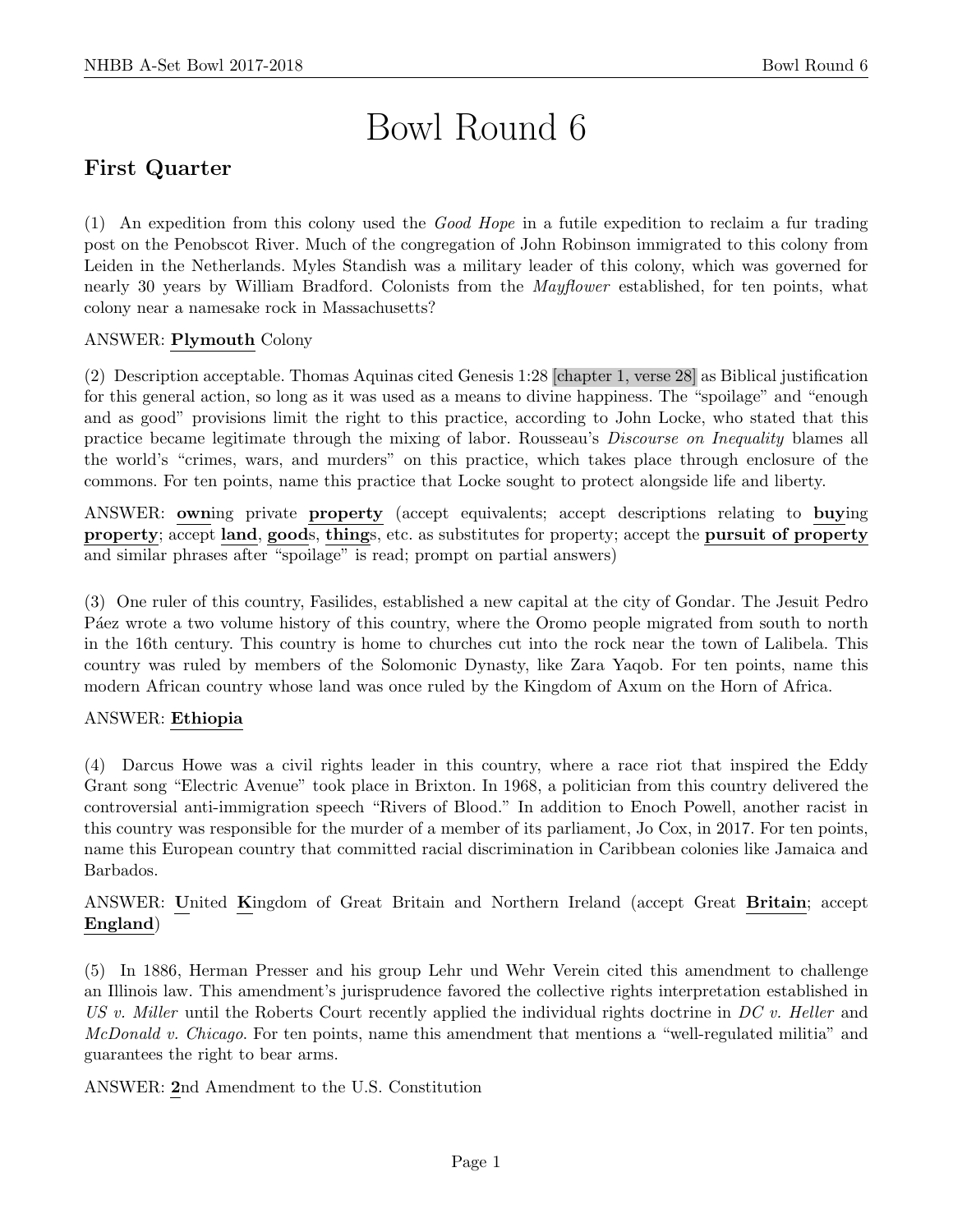(6) This foodstuff was first made from a plant called teosinte [tay-oh-sin-tay]. In 1885, Charles Cretors invented a machine to make this foodstuff, which he displayed at the 1893 Chicago World's Fair. During World War II, sugar rations led to the tripling in consumption of this good, which the Redenbacher family started selling during the Great Depression. For ten points, name this food, a sweetened variety of which is found with peanuts in Cracker Jack, and which is the highest-selling food in American movie theaters.

#### ANSWER: popcorn (prompt on corn)

(7) This President introduced the ISF solidarity tax on wealth after running on the 110 Propositions platform. This man announced his country would give grants, not loans, to African nations in a speech at La Baule describing a "south wind" of democratization. This President, whose last meal was the illegal Ortolan bird, sunk the Greenpeace ship Rainbow Warrior and was forced to "cohabitate" with his rival Jacques Chirac. For ten points, name this first socialist President of France.

#### ANSWER: François Mitterand

(8) A primary source about life in this empire is provided by the letters of Lady Mary Wortley Montagu. The murdered miniaturist Elegant Effendi works under this empire in Orhan Pamuk's novel My Name is Red. Cervantes's left hand was badly maimed while fighting against this empire as part of the Spanish contingent at the Battle of Lepanto. For ten points, name this empire where authors were patronized by nobles in 19th century Bursa and Istanbul.

#### ANSWER: Ottoman Empire

(9) Thirty-six members of this country's militia were killed in the Dawson massacre by Adrian Woll's troops. At an inauguration ceremony in this country, the outgoing president spoke for three hours, so Algernon Thompson had to read the inaugural speech for the incoming president, Mirabeau Lamar. In this country, the "regulators" and "moderators" feuded over land rights and cattle rustling. For ten points, name this country whose first presidential election, held in 1836, was contested by Stephen Austin and Sam Houston.

# ANSWER: Republic of Texas

(10) In this city, the Zelene Beretke and Patriotic League became infamous for firing on ambulances and UN employees. A massacre took place in the Markale market in this city, where Admira Ismic and Bosko Brkic became known as "Romeo and Juliet" after they were gunned down trying to cross Vrbanja [vir-bahn-yah] bridge. This city, the site of "Sniper Alley," was besieged until 1996, after the signing of the Dayton Agreement. Republica Srpska besieged, for ten points, what capital city of Bosnia and Herzegovina?

# ANSWER: Sarajevo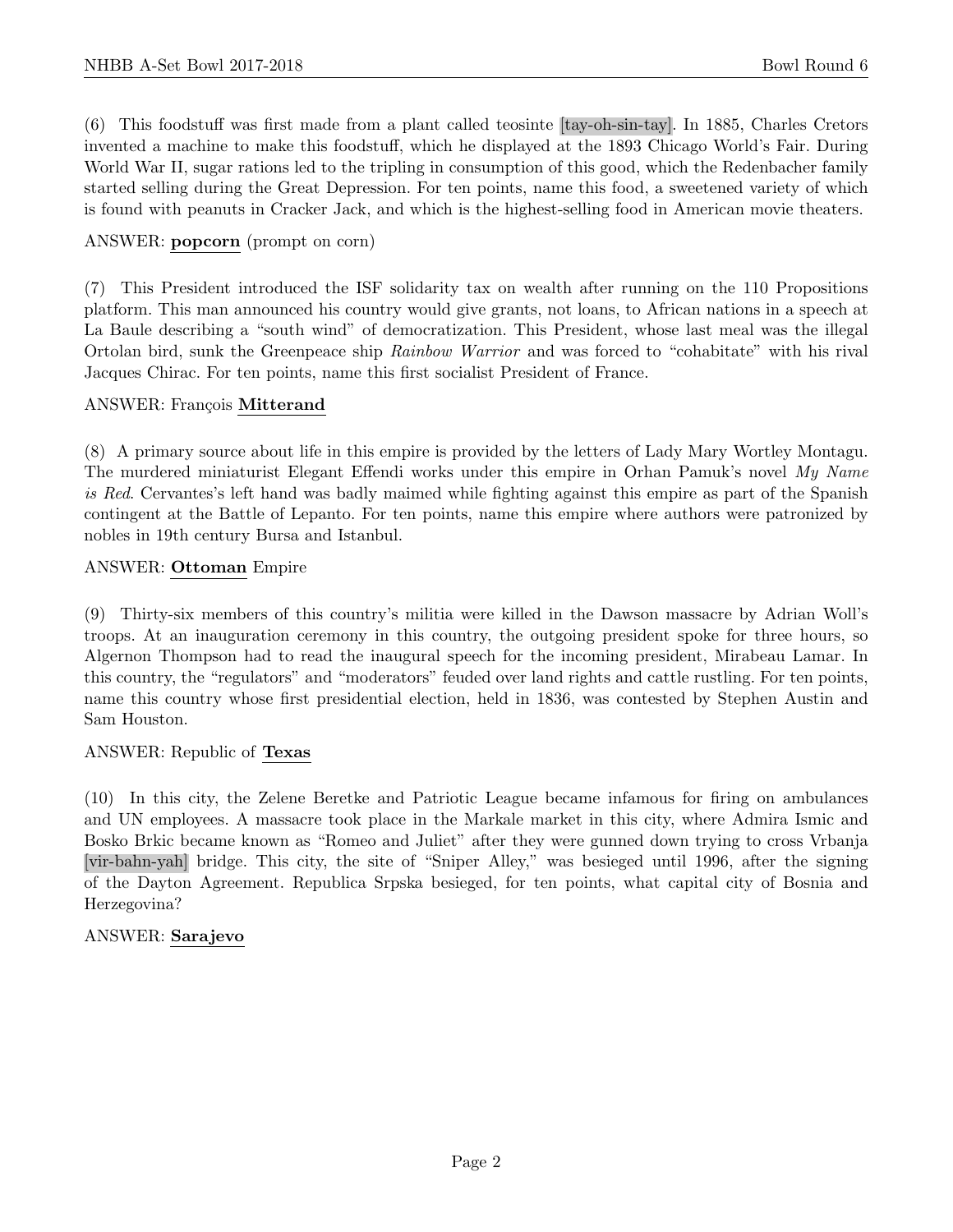# Second Quarter

(1) This man's most famous oration notes that "it is the young men who say yes or no" since "Looking Glass is dead." This man, who allied with a small group from the Palouse tribe, was captured after a broken truce at the Battle of Bear Paw Mountain. This man declared that "my heart is sick and sad" and "I will fight no more forever" after his tribe was stopped by troops just miles south of the northern border. For ten points, name this chief of the Nez Perce who tried to lead his people to Canada.

#### ANSWER: Chief Joseph (or Hin-mah-too-yah-lat-kekt)

BONUS: Chief Joseph was captured by this man, the last to receive the rank of Commanding General in the American army. His other achievements include putting down the Pullman strike.

#### ANSWER: Nelson Miles

(2) This city includes the Vila Amaury attraction, an underwater village submerged in the artificial Lake Paranoa. Construction on this city began as the result of the "fifty years of progress in five" plan under Juscelino Kubitschek. It was built to take on the shape of an airplane by Lucio Costa. Oscar Niemeyer was commissioned to design this city as its government sought to move to a more central location from Rio de Janeiro. For ten points, name the capital of Brazil.

#### ANSWER: Brasilia

BONUS: The airplane shape of Brasilia was inspired by the work of what Swiss-French architect who designed the city of Chandigarh in the 1950s?

# ANSWER: Le Corbusier (or Charles-Édouard Jeanneret)

(3) Legends about this site hold that it was originally built for Precha Ket Mealea. An early visitor to this site, Zhou Daguan, wrote that it was built in one night by a divine hand. This site features a mural of 92 asuras and 88 devas using the serpent Vasuki to churn the Sea of Milk. Though it was first built to honor Vishnu by Suryavarman II, this site was later rededicated to become a Buddhist place of worship. For ten points, name this temple complex constructed by the Khmer empire, a national symbol on the Cambodian flag.

#### ANSWER: Angkor Wat

BONUS: The Khmer civilization supported itself by using barays, including some built at Angkor Wat, to store water from this lake in Cambodia. This lake is the largest in Southeast Asia.

# ANSWER: Tonle Sap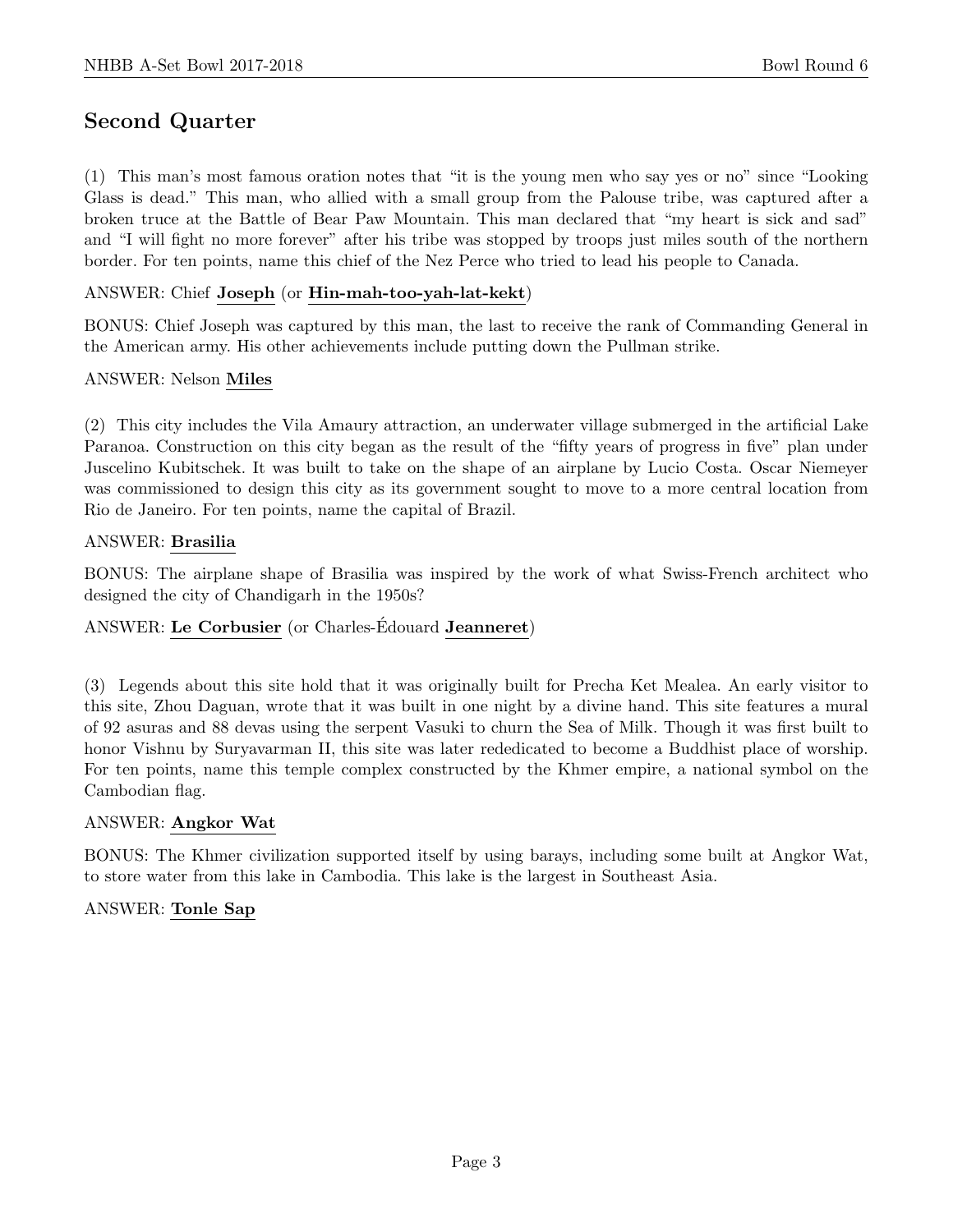(4) This process led to the martyring of the Bandiera Brothers. The Battle of Solferino helped accelerate this process by forcing Austria to cede land in the Treaty of Zürich. This process spread to the southern regions with the Expedition of the Thousand. Count Cavour helped engineer this process alongside Giuseppe Garibaldi. For ten points, name this process which resulted in a new nation centered at Rome.

#### ANSWER: Italian unification (accept the Risorgimento)

BONUS: Italian unification was largely successful due to the efforts of this kingdom, led by Cavour for its king Victor Emmanuel II. It was named for an island and a region of northwestern Italy.

#### ANSWER: Kingdom of Sardinia-Piedmont (accept either or both underlined portions)

(5) At this battle's conclusion, William Washington had his horse shot out from under him as he tried to pursue the enemy commander. This battle's losing side was misled into fighting by a report of an imminent attack on Fort Ninety-Six. The winning side in this battle deployed three defensive lines by the Broad River and resisted multiple assaults by the British Legion, leading Daniel Morgan's men to eventually rout Banastre Tarleton's forces. For ten points, name this 1781 battle of the Carolinas campaign that was fought on cattle grazing ground.

#### ANSWER: Battle of Cowpens

BONUS: During the Carolinas Campaign, the British were more successful in this 1780 battle in which Charles Cornwallis defeated Horatio Gates. Baron Johann de Kalb was killed in this battle.

#### ANSWER: Battle of Camden

(6) This nation achieved recognition in the Twelve Years' Truce, which was eventually broken when this nation was attacked by the Duke of Olivares. The Council of Blood was set up to quell insurrections in this nation by the Duke of Alba, who had been deployed by Philip II. The Peace of Westphalia formally ended this nation's Eighty Years' War with Spain and granted it its independence. For ten points, name this Low Country whose independence struggle was led by the House of Orange.

#### ANSWER: The Netherlands (or Holland)

BONUS: The resistance against the Spanish was led by this stadtholder from the House of Orange. He financed the Sea Beggars to attack Spanish shipping, but was assassinated by Balthasar Gerard.

# ANSWER: William the Silent (or William I; prompt on William (of Orange))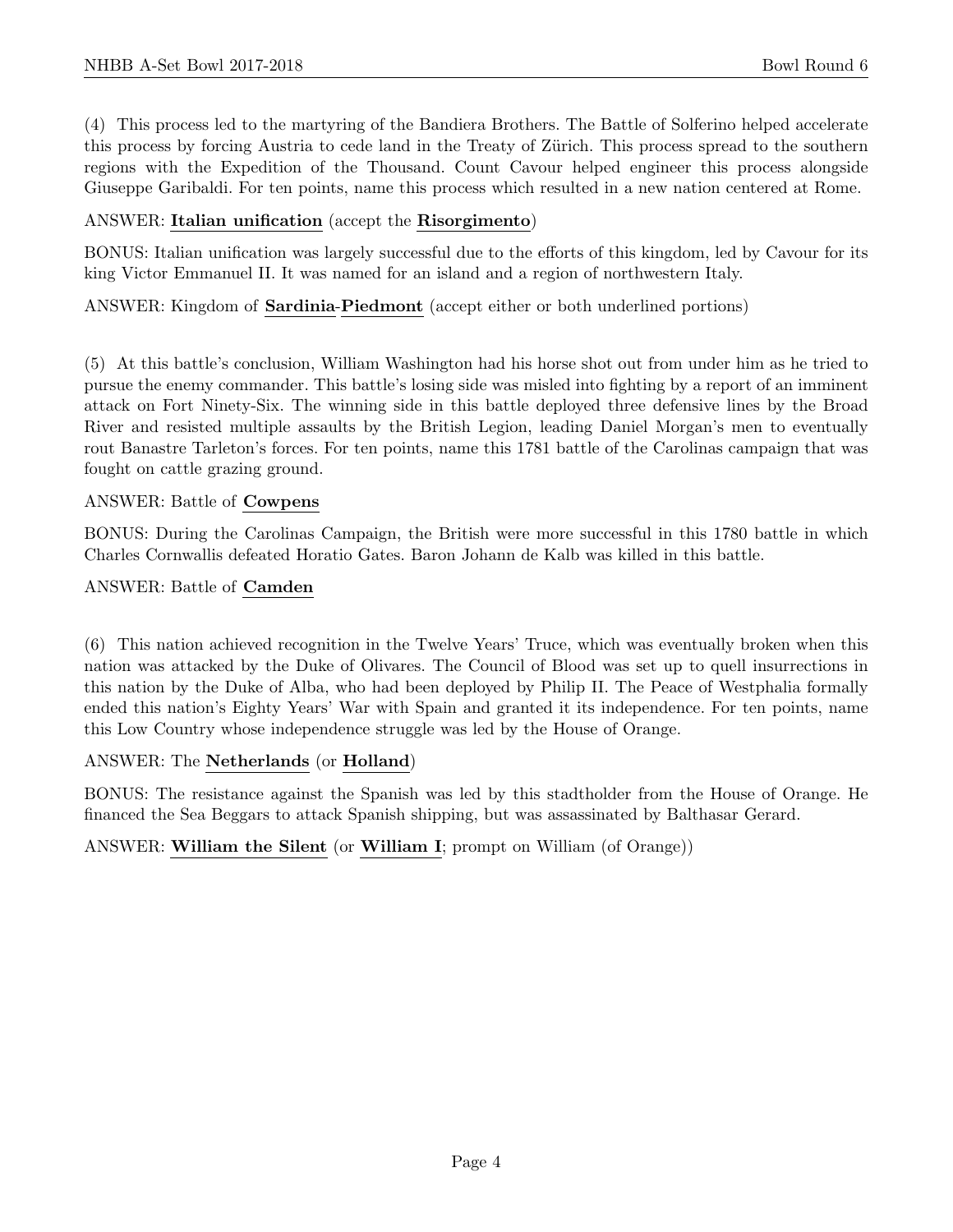(7) An inscription on this object bears the words "PASS AND STOW," in honor of the two men who brought it back into use. A popular tale about this object holds that its final task was the announcement of John Marshall's death. This object was first struck to mark the reading of the Declaration of Independence and has since received a two-foot-long crack on its side. For ten points, name this American landmark in Philadelphia that has not been rung in over a hundred years.

# ANSWER: Liberty Bell

BONUS: When the British threatened to occupy Philadelphia in 1777, the Liberty Bell was transported to, and briefly held in, this Pennsylvania town. A 19th century steel company named for this town was once the second-largest steel company in the US, after Pittsburgh's US Steel.

# ANSWER: Bethlehem (Steel)

(8) A group of artists from this country known as "Los grande tres" [los grand-ay trace] were commissioned for murals in public buildings by Minister of Education José Vasconcelos. José Posada's prints made in this country often feature calaveras or skeletons. Another artist from this country sparked outrage by including a portrait of Vladimir Lenin in his Man at the Crossroads. For ten points, name this country home to muralist Diego Rivera and his wife, Frida Kahlo.

# ANSWER: Mexico (or the United Mexican States)

BONUS: This French artist was inspired by Francisco Goya's 3rd of May, 1808 to paint the execution of Mexico's Emperor Maximilian.

# ANSWER: Édouard Manet

# Third Quarter

The categories are . . .

- 1. US Presidents Before They Were Presidents
- 2. Russia
- 3. French Colonial History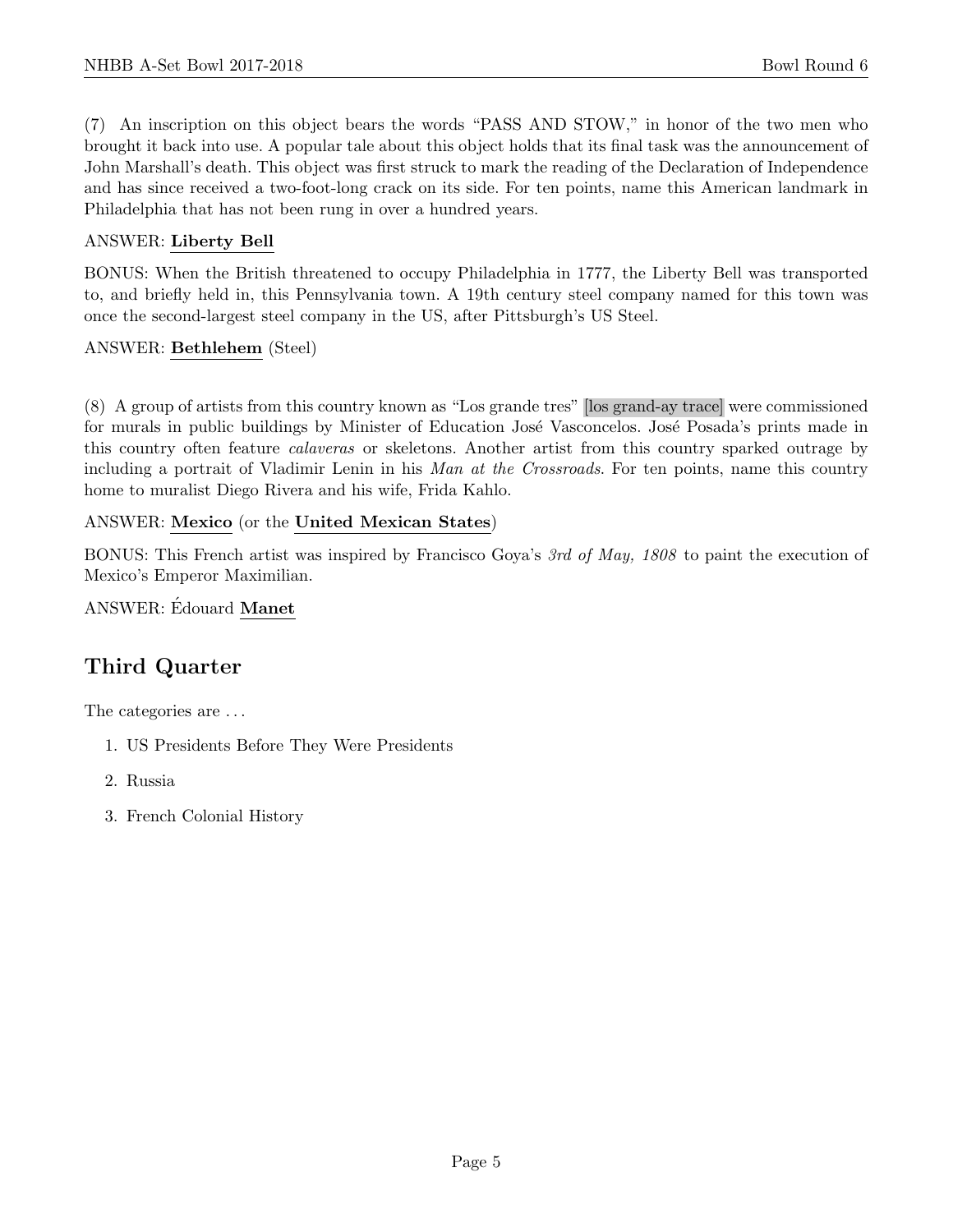#### US Presidents Before They Were Presidents

Concerning pre-Presidential careers, name the...

(1) President who served as a Five-Star General during World War II.

# ANSWER: Dwight D. Eisenhower

(2) President who defeated Tenskwatawa [tensk-wah-ta-wah] at Tippecanoe and used the victory in his campaign slogan.

ANSWER: William Henry Harrison (prompt on Harrison)

(3) President who was a Governor of Arkansas and ran with a Tennessee Senator, Al Gore.

ANSWER: William Jefferson "Bill" Clinton (accept William Jefferson Blythe)

(4) Home state of Senator Warren Harding and Governor Rutherford B. Hayes.

# ANSWER: Ohio

(5) Asian country where William Howard Taft served as governor-general from 1901 to 1903.

# ANSWER: The Philippines

(6) President who helped write the Ostend Manifesto as Ambassador to Great Britain.

# ANSWER: James Buchanan

(7) Political boss who helped Harry Truman with a political machine based in Kansas City.

# ANSWER: Thomas Pendergast

(8) Political group that dominated the New York legislature in the 1820s under Martin van Buren.

# ANSWER: Albany Regency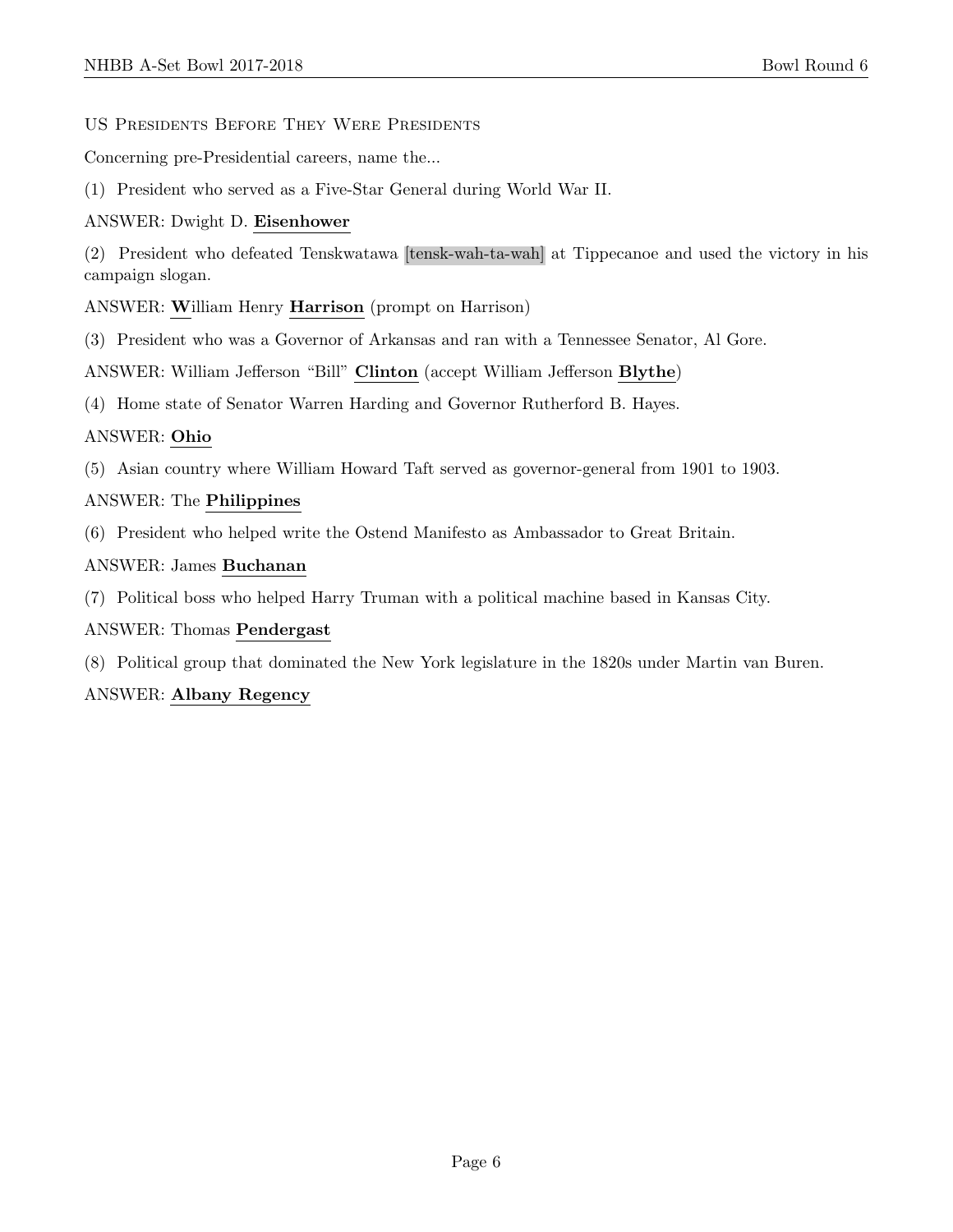**RUSSIA** 

Name the...

(1) "Terrible" tsar who killed his son and ruled Russia in the 16th century.

# ANSWER: Ivan the Terrible (or Ivan IV)

(2) Religion followed by the traveler Ibn Fadlan, which the Rus briefly considered converting to before they found out it prohibited alcohol.

# ANSWER: Islam

(3) Tsar who opened Russia to the west with a Grand Embassy in the late 17th century.

# ANSWER: Peter the Great (or Peter I; prompt on Peter)

(4) Nobleman who built fake villages to impress Catherine the Great and names a battleship whose men mutinied in 1905.

ANSWER: Grigory Potemkin (accept Battleship Potemkin)

(5) Viking chieftain who founded the Kievan Rus and names the dynasty before the Romanovs.

# ANSWER: Rurik

(6) Mongol leader, the grandfather of Kublai Khan, who sent Subutai to attack the Kievan Rus in the 1220s.

# ANSWER: Genghis Khan (accept Chinggis Khan; accept Temujin)

(7) Mongol khan who, as the first leader of the Golden Horde, finished conquering Kievan Rus in 1237.

# ANSWER: Batu Khan

(8) Prince who defeated the Teutonic Knights at the Battle on the Ice at Lake Peipus.

# ANSWER: Alexander Nevsky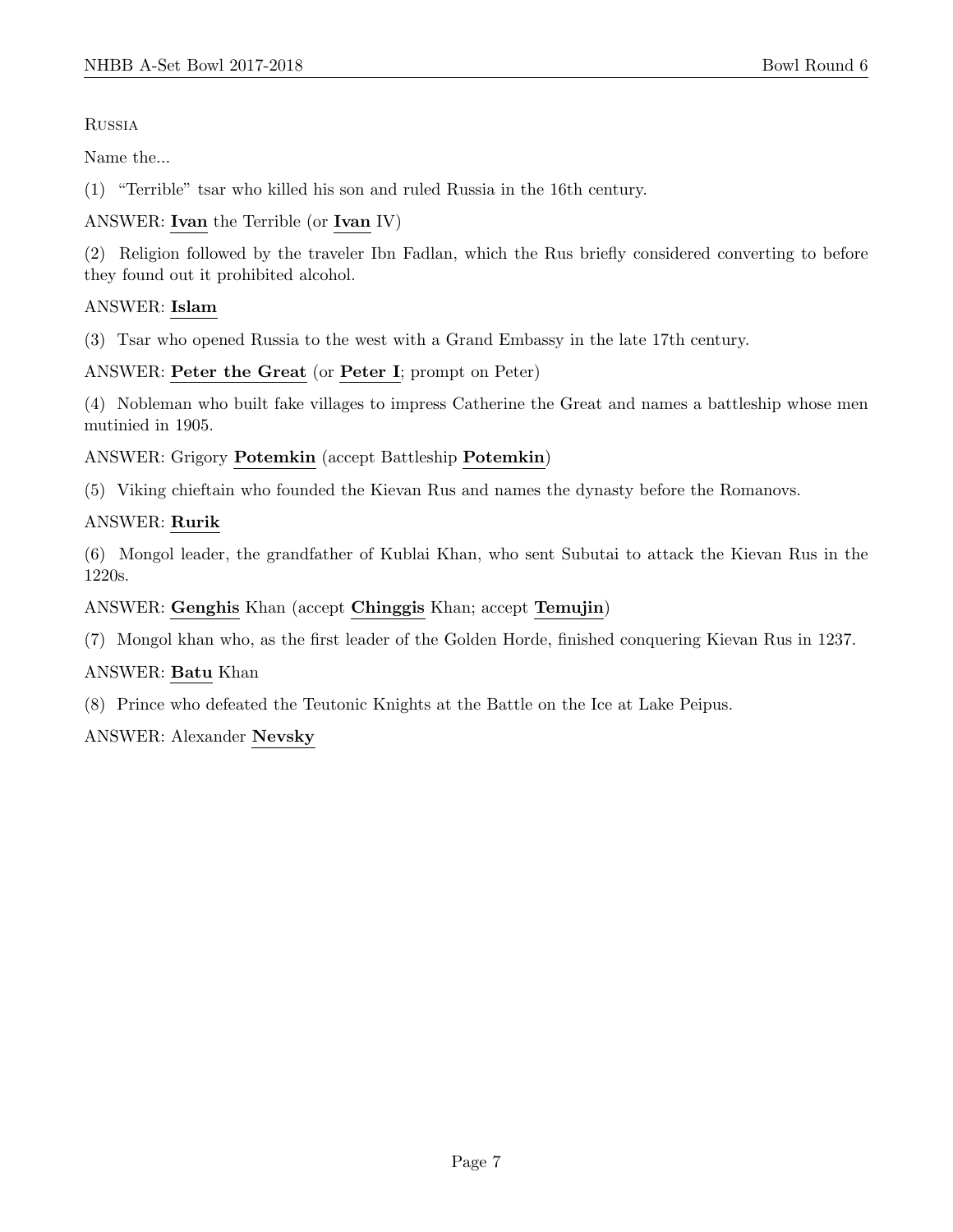French Colonial History

Name the...

(1) Founder of the Fifth Republic who gave Algeria its independence.

# ANSWER: Charles de Gaulle

(2) Egyptian waterway targeted by France, Israel, and Great Britain in a 1956 Crisis.

# ANSWER: Suez Canal (accept Suez Crisis)

(3) Colony whose independence movement was led by Ho Chi Minh.

# ANSWER: Vietnam (or French Indochina)

(4) 1954 battle in that colony in which France was defeated by Vo Nguyen Giap.

# ANSWER: Battle of Dien Bien Phu

(5) Emperor who colonized Senegal and less successfully installed Maximilian I in Mexico.

ANSWER: Napoleon III (do not accept or prompt on Napoleon (Bonaparte))

(6) Modern African country that was formerly the French Upper Volta colony.

# ANSWER: Burkina Faso

(7) Former French colony that faced a Tuareg rebellion aiming to establish the state of Azawad.

# ANSWER: Mali

(8) Colonial border crisis in 1898 in which British and French troops stood off in Sudan.

ANSWER: Fashoda incident (or crisis, etc.)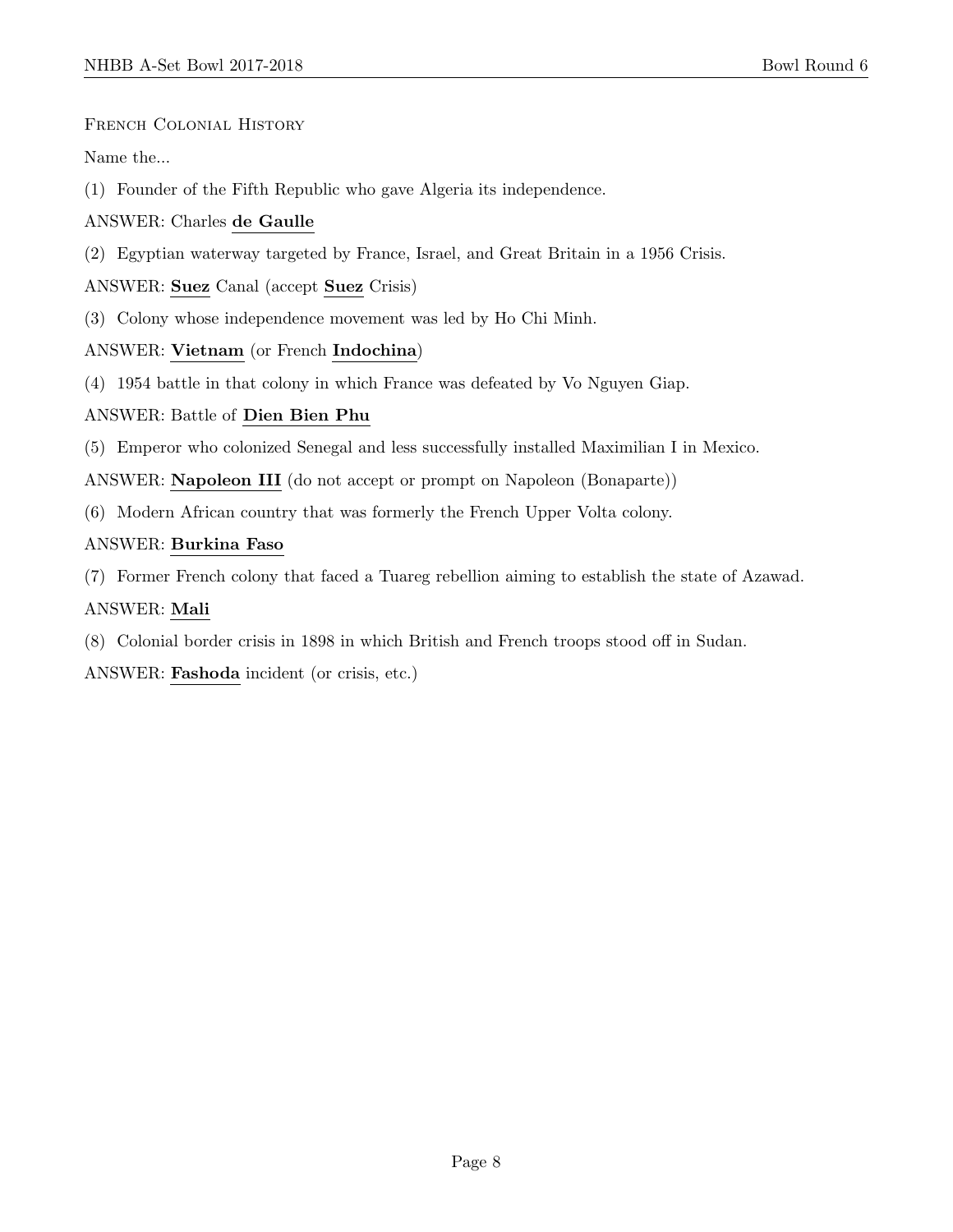# Fourth Quarter

(1) In 1956, the leader of this organization wrote an open letter claiming that T.R.M. Howard's "false charges" were "a disservice to common decency." In 1971, a "Citizens' Commission" used the broadcast of the Ali-Frazier "Fight of the Century" as a distraction to successfully raid one of this organization's (+) suburban offices in Media, Pennsylvania. That burglary recovered documents used by the Church Committee to declassify this organization's (\*) COINTELPRO project, which illegally targeted activists like Martin Luther King, Jr. with illegal surveillance. For ten points, name this American law enforcement agency that was led for nearly 5 decades by J. Edgar Hoover.

ANSWER: Federal Bureau of Investigation (or FBI)

(2) Thomas Aquinas's "Pange lingua" forms the basis of one of these pieces by Josquin des Prez [joh-skan dez prezz]. One of these compositions includes material originally written for the death of Augustus II and accession of Augustus III of Poland, and unusually calls one movement (+) "Symbolum Nicenum." Another of these works supposedly convinced the Council of Trent to not ban polyphony and was written for Pope (\*) Marcellus by Giovanni Palestrina. J.S. Bach wrote a B minor example of, for ten points, what type of sacred musical work that includes Credo and Kyrie movements and sets the weekly Catholic liturgy?

ANSWER: masses (do not accept requiem mass)

(3) One politician with this surname was the target of a foiled coup attempt, Operation Midnight Jackal, and her husband earned the label "Mr. Ten Percent" for receiving government kickbacks. Another leader with this surname declared that his country would obtain a  $(+)$  nuclear weapon "even if we have to eat grass" and refused to recognize the Awami League; that politician was deposed by Zia al-Huq in Operation Fair Play. A woman with this surname was (\*) assassinated in 2008 by a suicide bomber while on the campaign trail. For ten points, name this surname held by two former prime ministers of Pakistan, Zulfikar and Benazir.

ANSWER: Bhutto family (accept Benazir and/or Zulfikar Ali Bhutto)

(4) Syagrius lost the Battle of Soissons [swah-sohn] to a ruler of these people, who also beat the Visigoths at the Battle of Vouillé [VOO-ye]. Subgroups of these people included the Ripuarians and the Salians. After the Battle of Tertry, the  $(+)$  Arnulfing Clan of these people grew power as Mayors of the Palace. A ruler of these people was crowned by Pope Leo III on Christmas Day. This group included the  $(*)$  Merovingian Dynasty and its leaders included Pepin the Short and Clovis. Charlemagne was a leader of, for ten points, what Germanic group that eventually settled in Gaul?

ANSWER: Franks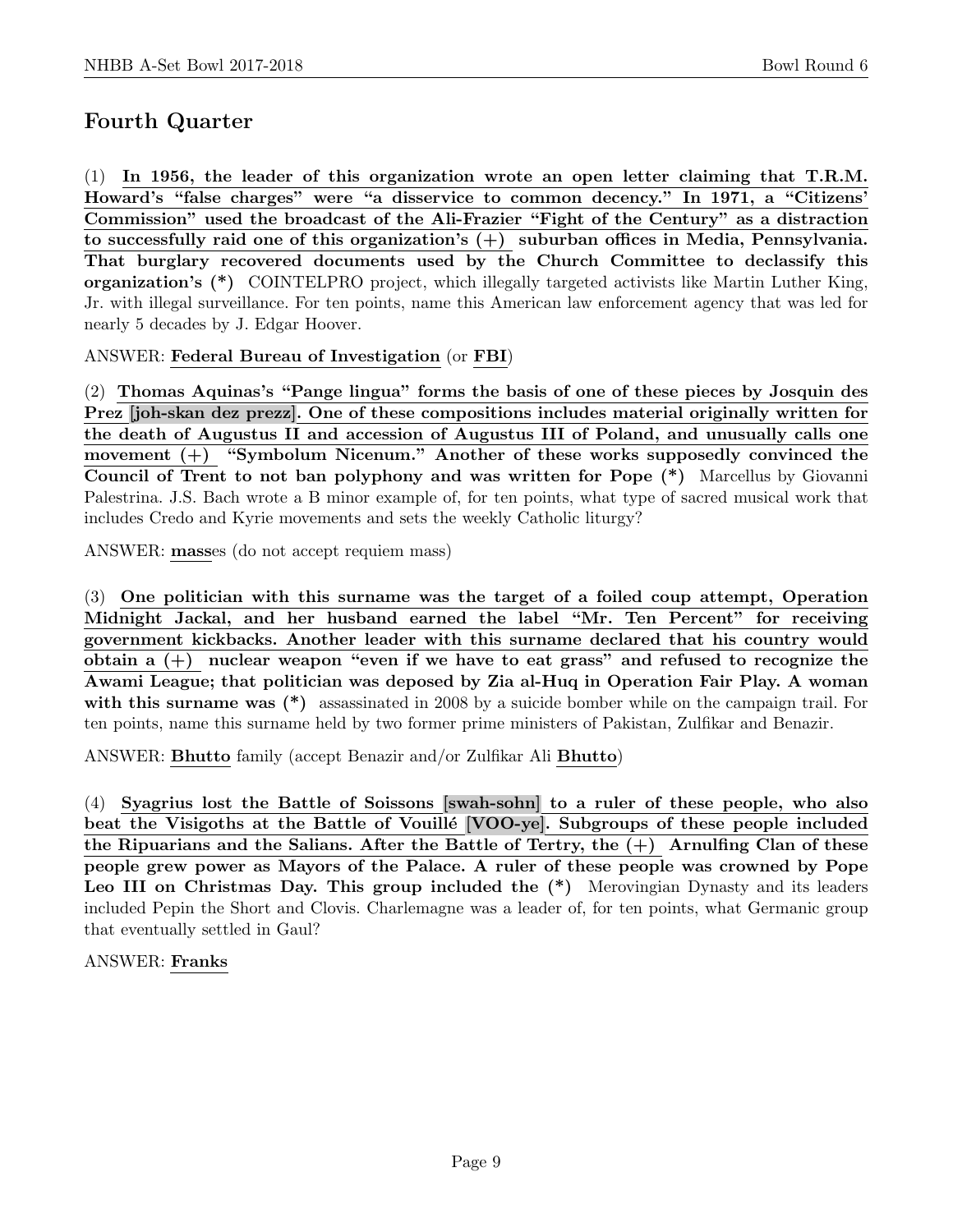(5) For designing one of these facilities, John Cockcroft and Ernest Walton won a Nobel Prize in 1951. After already spending 2 billion dollars, the development of one of these facilities named the SSC was canceled by  $(+)$  Congress in 1993. Public safety concerns were raised after people thought one of these facilities built by CERN was capable of producing black (\*) holes. The Tevatron and the RHIC are examples of, for ten points, what scientific devices used to study physics at the atomic level, such as the Large Hadron Collider?

ANSWER: particle accelerators (prompt on "atom-smasher" and other colloquial terms for a thing that bashes particles together and/or makes them go really fast)

(6) This man created a branch of philosophy inspired by Jan Jakob Maria de Groot called Universism. During the Great Depression, this defense minister sent troops to break the Menstad conflict, and as prime minister, he created the  $(+)$  Hirden paramilitary. Following the German invasion of his country in Operation Weser Exercise, this man launched a coup via radio broadcast. This man was executed in (\*) Akershus Fortress in 1945 after he collaborated with the SS in the Holocaust. The Nasjonal Samling party was led by, for ten points, what infamous Norwegian traitor?

# ANSWER: Vidkun Quisling

(7) Description acceptable. One side in this war outnumbered the other eleven to seven in terms of massive military units called Akshauhini [ahk-shao-hee-nee]. In this war,  $(+)$ Bhishma's body was shot so full of arrows that he was disabled before his body touched the ground. A charioteer in this eighteen-day battle told his (\*) companion archer that he must not be afraid to face his family in single combat. The Kauravas faced off against the Pandavas in, for ten points, what war in which Krishna advises Arjuna in an Indian epic poem?

ANSWER: Kurukshetra War (accept descriptions of the war (or battle, etc.) from the Mahabharata and/or the Bhagavad Gita; accept the war between the Kauravas and Pandavas before "Kauravas" is read)

(8) Participants in this event were declared to be not culpable in a trial stemming from Plenty Horses' assassination of Edward Casey. The day after this event, James Forsyth was attacked in the Bloody Pocket during the (+) Drexel Mission Fight. This event, which took place on the Pine Ridge reservation, was partly a reaction to fears that Wovoka's (\*) Ghost Dance movement might be a signal for an attack, though its immediate cause was Black Coyote's refusal to hand over his rifle. For ten points, name this 1890 event in which more than 100 members of the Lakota tribe were massacred.

#### ANSWER: Wounded Knee massacre